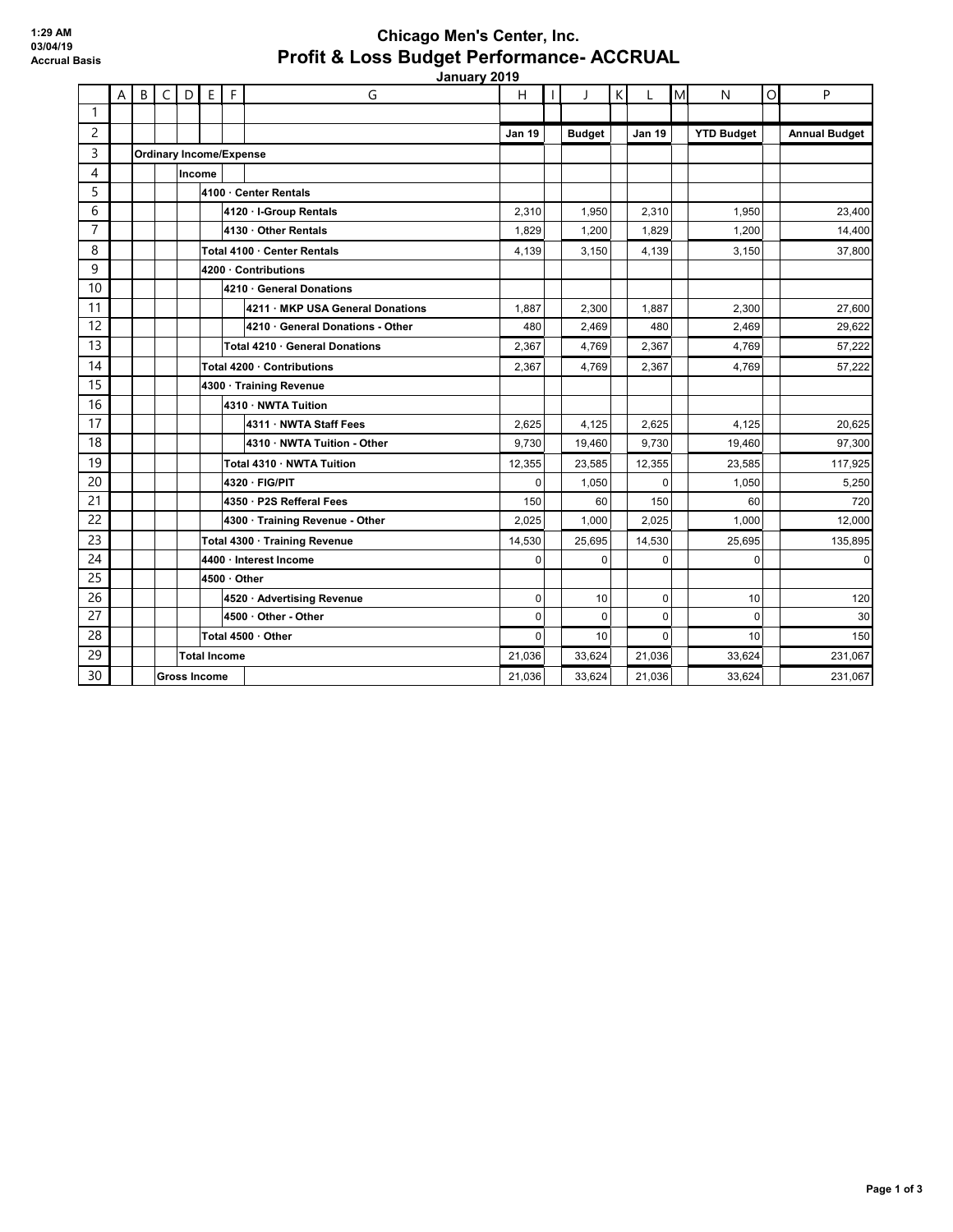## **Chicago Men's Center, Inc. Profit & Loss Budget Performance- ACCRUAL**

|    | <u>January 2019</u>        |   |                             |                |   |                                |                                            |               |       |               |          |               |       |                   |             |                      |
|----|----------------------------|---|-----------------------------|----------------|---|--------------------------------|--------------------------------------------|---------------|-------|---------------|----------|---------------|-------|-------------------|-------------|----------------------|
|    | A                          | B | C                           | D              | E | F                              | G                                          | н             |       |               | K        | L             | M     | N                 | O           | P                    |
| 1  |                            |   |                             |                |   |                                |                                            |               |       |               |          |               |       |                   |             |                      |
| 2  |                            |   |                             |                |   |                                |                                            | <b>Jan 19</b> |       | <b>Budget</b> |          | <b>Jan 19</b> |       | <b>YTD Budget</b> |             | <b>Annual Budget</b> |
| 31 |                            |   |                             | <b>Expense</b> |   |                                |                                            |               |       |               |          |               |       |                   |             |                      |
| 32 |                            |   |                             |                |   |                                | 6000 · Center Expense                      |               |       |               |          |               |       |                   |             |                      |
| 33 |                            |   |                             |                |   |                                | 6210 · Accounting Fees                     | 1,417         |       | 1,417         |          | 1,417         |       | 1,417             |             | 17,000               |
| 34 |                            |   |                             |                |   |                                | 6050 · Rent (princ, int. & prop tax)       | 4,181         |       | 4,509         |          | 4,181         |       | 4,509             |             | 54,108               |
| 35 |                            |   | Total 6000 · Center Expense |                |   |                                |                                            |               |       | 5,926         |          | 5,598         |       | 5,926             |             | 71,108               |
| 36 |                            |   | 6100 · Fund Raising Expense |                |   |                                |                                            |               |       | 0             |          | 0             |       | 0                 |             | 2,200                |
| 37 |                            |   |                             |                |   |                                | 6200 Operating Expense                     |               |       |               |          |               |       |                   |             |                      |
| 38 |                            |   |                             |                |   |                                | 6215 · Bank and Credit Card Fees           | 333           |       | 360           |          | 333           |       | 360               |             | 4,320                |
| 39 |                            |   |                             |                |   |                                | 6010 · Building Repairs                    | 275           |       | 75            |          | 275           |       | 75                |             | 900                  |
| 40 |                            |   |                             |                |   |                                | 6220 Conferences & Meetings                | $\mathbf 0$   |       | 100           |          | $\mathbf 0$   |       | 100               |             | 1,200                |
| 41 |                            |   |                             |                |   |                                | 6040 · Equipment & Maintenance             | 0             |       | 375           |          | 0             |       | 375               |             | 4,500                |
| 42 |                            |   |                             |                |   |                                | 6230 Office Supplies                       | 50            |       | 100           |          | 50            |       | 100               |             | 1,200                |
| 43 |                            |   |                             |                |   |                                | 6235 · Payroll Expenses.                   |               |       |               |          |               |       |                   |             |                      |
| 44 |                            |   |                             |                |   |                                | 6236 · Health Insurance                    | 150           |       | 150           |          | 150           |       | 150               |             | 1,800                |
| 45 |                            |   |                             |                |   |                                | 6235 · Payroll Expenses. - Other           | 3,899         |       | 3,864         |          | 3,899         |       | 3,864             |             | 46,363               |
| 46 |                            |   |                             |                |   |                                | Total 6235 · Payroll Expenses.             | 4,049         |       | 4,014         |          | 4,049         |       | 4,014             |             | 48,163               |
| 47 |                            |   |                             |                |   |                                | 6245 · Permits & Fees                      | $\mathbf 0$   |       | 230           |          | 0             |       | 230               |             | 341                  |
| 48 |                            |   |                             |                |   |                                | 6250 · Postage & Shipping                  | 38            |       | 40            |          | 38            |       | 40                |             | 480                  |
| 49 |                            |   |                             |                |   |                                | 6255 Software and Services                 | $\mathbf 0$   |       | 50            |          | $\mathbf 0$   |       | 50                |             | 600                  |
| 50 |                            |   |                             |                |   |                                | 6260 · Telephone, Email & Internet         |               |       |               |          |               |       |                   |             |                      |
| 51 |                            |   |                             |                |   |                                | 6261 · CellPhone - Office                  | 100           |       | 100           |          | 100           |       | 100               |             | 1,200                |
| 52 |                            |   |                             |                |   |                                | 6260 · Telephone, Email & Internet - Other | 240           |       | 235           |          | 240           |       | 235               |             | 2,820                |
| 53 |                            |   |                             |                |   |                                | Total 6260 · Telephone, Email & Internet   | 340           |       | 335           |          | 340           |       | 335               |             | 4,020                |
| 54 |                            |   |                             |                |   |                                | 6060 Utilities                             | 966           |       | 756           |          | 966           |       | 756               |             | 9,075                |
| 55 |                            |   |                             |                |   | Total 6200 · Operating Expense | 6.051                                      |               | 6.435 |               | 6,051    |               | 6.435 |                   | 74,799      |                      |
| 56 |                            |   |                             |                |   |                                | 6300 · Training Expenses                   |               |       |               |          |               |       |                   |             |                      |
| 57 |                            |   |                             |                |   |                                | 6320 NWTA Food Expenses                    | 2,000         |       | 1,650         |          | 2,000         |       | 1,650             |             | 8,250                |
| 58 |                            |   |                             |                |   |                                | 6330 NWTA Leader Fees                      | 4,550         |       | 3,212         |          | 4,550         |       | 3,212             |             | 16,060               |
| 59 |                            |   |                             |                |   |                                | 6340 · NWTA Leader Travel                  | $\mathbf 0$   |       | 400           |          | $\mathbf{0}$  |       | 400               |             | 2,000                |
| 60 |                            |   |                             |                |   |                                | 6350 · NWTA Materials                      | 2,242         |       | 1,000         |          | 2,242         |       | 1,000             |             | 5,000                |
| 61 |                            |   |                             |                |   |                                | 6370 · NWTA MKPI Fees                      | 6,550         |       | 5,850         |          | 6,550         |       | 5,850             |             | 29,250               |
| 62 |                            |   |                             |                |   |                                | 6380 · NWTA Site Rental                    | 0             |       | 2,500         |          | 0             |       | 2,500             |             | 12,500               |
| 63 |                            |   |                             |                |   |                                | 6400 · Other Leader Fees                   | 300           |       | 325           |          | 300           |       | 325               |             | 3,900                |
| 64 |                            |   |                             |                |   |                                | 6300 · Training Expenses - Other           | $\Omega$      |       | 500           |          | $\Omega$      |       | 500               |             | 6,000                |
| 65 |                            |   |                             |                |   |                                | Total 6300 · Training Expenses             | 15,642        |       | 15,437        |          | 15,642        |       | 15,437            |             | 82,960               |
| 66 |                            |   | <b>Total Expense</b>        |                |   |                                |                                            |               |       | 27,798        |          | 27,291        |       | 27,798            |             | 231,067              |
| 67 | <b>Net Ordinary Income</b> |   |                             |                |   |                                | $-6,255$                                   |               | 5,826 |               | $-6,255$ |               | 5,826 |                   | $\mathbf 0$ |                      |
| 68 | <b>Net Income</b>          |   |                             |                |   |                                |                                            | $-6,255$      |       | 5,826         |          | -6,255        |       | 5,826             |             | O                    |